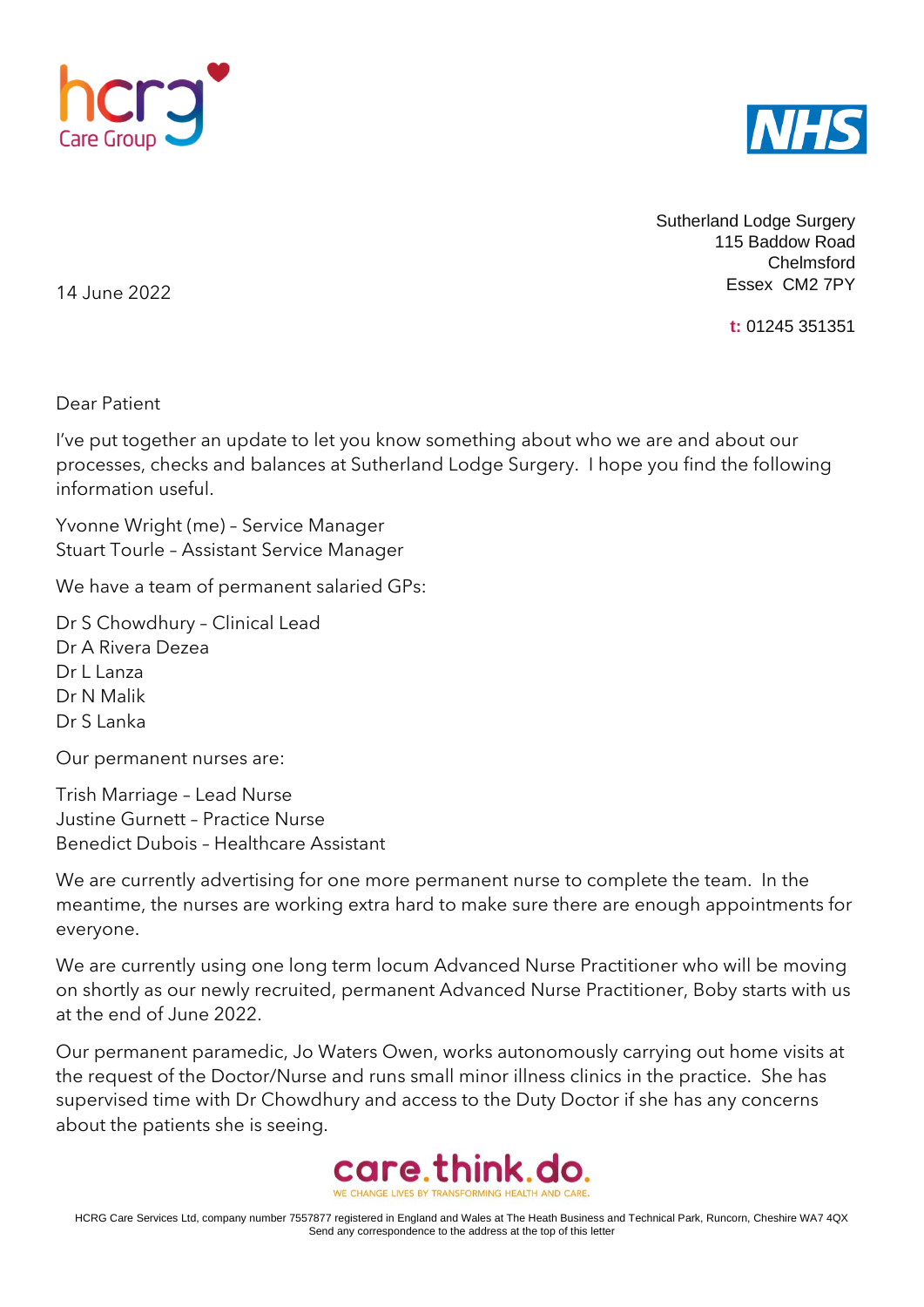



We have one long term locum prescribing pharmacist working with us, Rumbi, who carries out all our medication reviews and answers patient's questions when they are not sure about how to take their medication.

Dr Chowdhury works hard to make sure all clinicians have access to all the latest information, they attend weekly clinical huddles where they discuss best practice and ways in which we can improve the patient experience and outcomes at Sutherland Lodge Surgery. We have monthly clinical governance meetings where we discuss any alerts received about medication or treatments, incidents which may have occurred, safeguarding, complaints and compliments and audits we use to monitor patient care.

All clinical staff have a peer review undertaken by Dr Chowdhury or Trish Marriage where they are observed seeing or speaking with patients, their notes are reviewed regularly to ensure your medical records are contemporaneous and clear about the current care you are receiving. All clinical staff have an organisational appraisal as well as complying with GP revalidation requirements of having an independent appraisal based on the GMC core guidance every 5 years, our nurses undergo revalidation every 3 years in accordance with NMC guidance.

All clinical and administrative staff comply with the need to complete mandatory training covering:

| Safeguarding Children | <b>Basic Life Support</b>     |
|-----------------------|-------------------------------|
| Safeguarding Adults   | <b>Conflict Resolution</b>    |
| Data Security         | <b>Fire Awareness</b>         |
| Health and Safety     | <b>Equality and Diversity</b> |

Any locum/agency clinical staff used to cover sickness or annual leave must be able to meet the stringent regulatory and training compliance we expect. Dr Chowdhury reviews their notes provides them with any necessary feedback.

We have lots of people working hard behind the scenes to ensure documents are processed, referrals sent, prescriptions prepared, post acted upon and many other administrative tasks. They include

Elizabeth – Medical Secretary Jo and Ellie - Prescriptions

Carol and Rosalie – Senior Admin Debbie – Scanning and coding documents

The reception team is led by Harvey Fenn-Lowe, Patient Experience Manager, you may have met some of them; Carley, O'Jei, Natasha, Wajihah, Thea and our newest member of the team, Carol, will start shortly. We will also have two apprentices working with us who will be supervised closely by Harvey and Stuart.

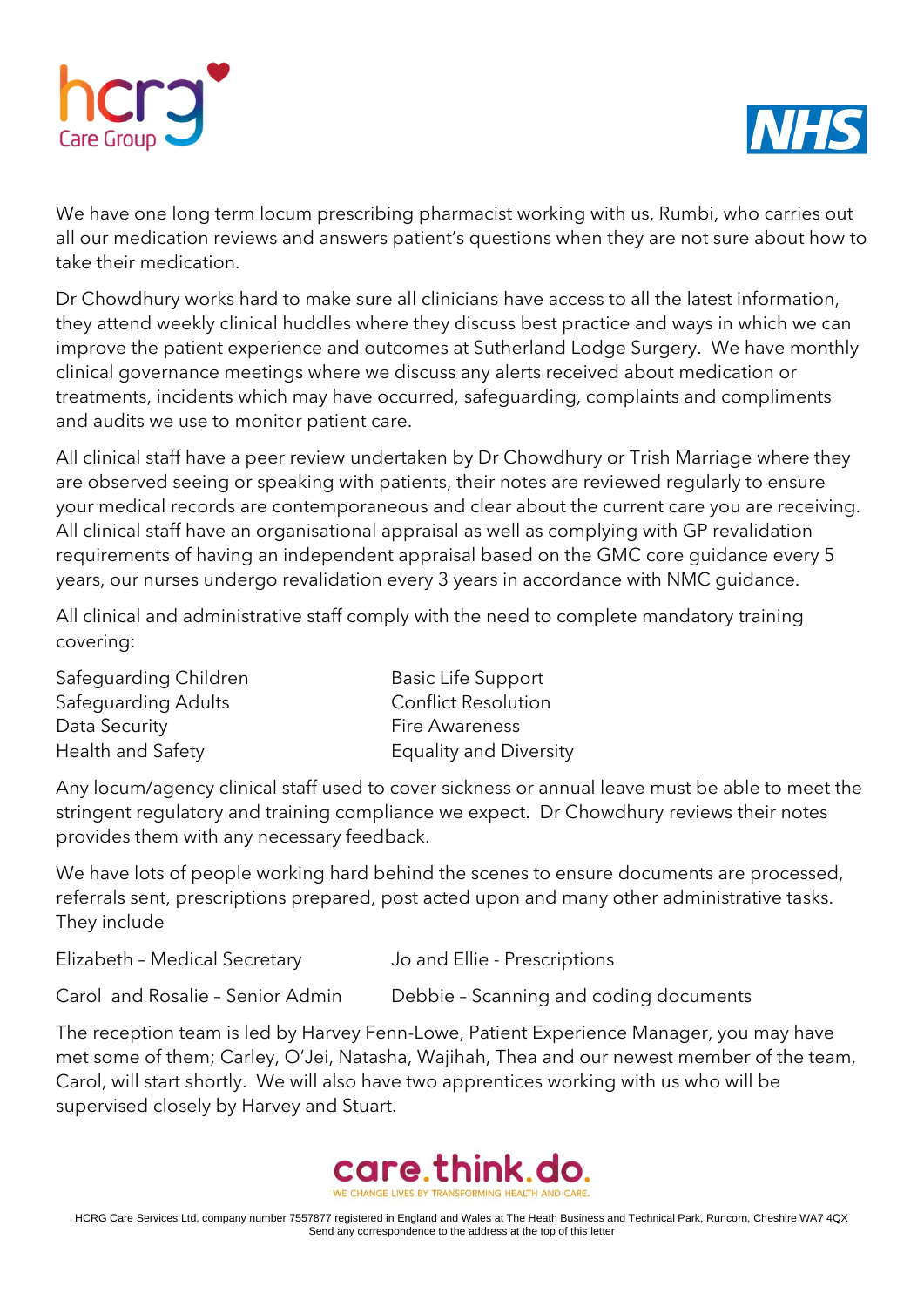



We are part of a Primary Care Network ('PCN') consisting of us and three other local surgeries. The PCN shares some staff and, using our share of the team, we are lucky to be able to offer:

First point of contact Physio – Sarah Social Prescriber – Shanice Health and Wellbeing Coach – Chris (due to start next month) Paramedic – Lucy Pharmacist – Krystyna Pharmacy Technician – Yatin

The PCN staff are reviewed regularly by the PCN Clinical Lead and by Dr Chowdhury here at Sutherland Lodge Surgery. They take part in all our Clinical Huddles and Clinical Governance meetings.

Our service is commissioned by Mid and South Essex Clinical Commissioning Group. We have regular contract meetings with them and share our performance against an agreed service level agreement.

We have a stringent incident reporting process, should anything be reported it is investigated and any learnings are shared with the wider team both inside the surgery and organisationally. This enables us to improve the service we provide to you, our patients.

There is an active Patient Participation Group which you can join, either as an active member or virtually. The group meets regularly and is working alongside us to ensure everyone is aware of the various services we offer, they are going to organise some health promotion events this year and help us to communicate all the good things happening at Sutherland Lodge with the community. Please contact the surgery if you are interested in this.

Yes, we are very busy. Many of you did not contact the GP Surgery during the recent lockdown due to Covid-19 and are now venturing out to see the GP. We are receiving an unprecedented amount of calls and requests for appointments, blood tests and medication reviews. Although we don't have a spare GP hidden in the cupboard we do have a Duty Doctor system which enables us to offer emergency appointments to our under 2's, frail and elderly and other vulnerable patients who find themselves needing a same day appointment after the morning rush.

We have a wide range of well qualified, supervised healthcare professionals available for you to see at the practice or speak to on the telephone and many people ensuring the administrative tasks are done as quickly and efficiently as possible *and* more importantly accurately.